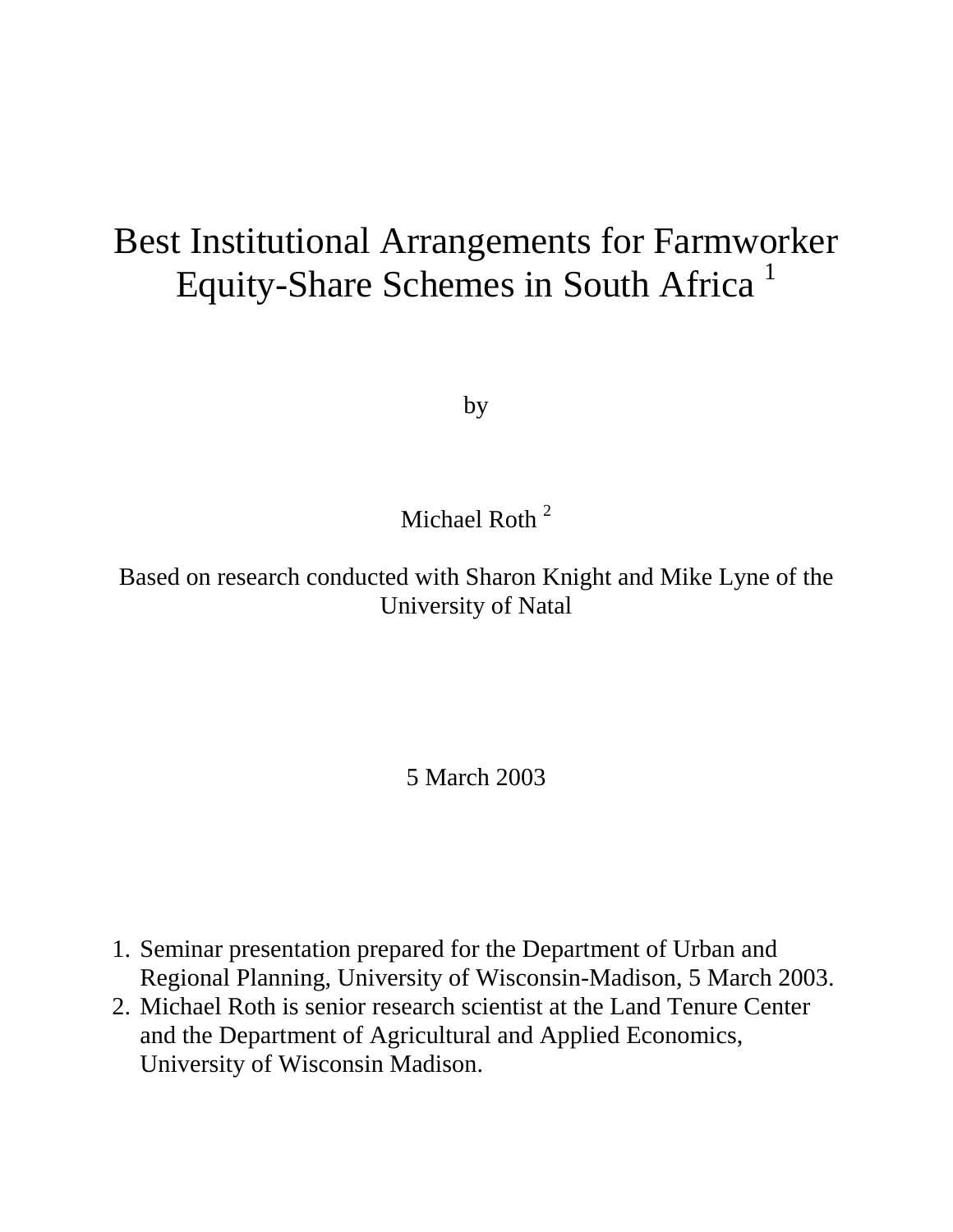#### **Theoretical Benefits**

Benefits from agricultural production cooperatives (APC) theoretically derive from their ability to facilitate utilization of scale economies, promote equity, increase workers' incentives, enable technology adoption, and bring forth a higher level of public good provision.

#### **The Failure of Cooperatives**

Review of these arguments reveals that there are no significant economies held exclusively by production cooperatives, and communal production introduces severe disincentive effects. It is also questionable whether APCs have a comparative advantage in promoting technical innovations or providing public goods. On most counts, the APC will be less efficient than the large scale mechanized farm or comparable profit-maximizing firm.

World Bank (Deininger 1993)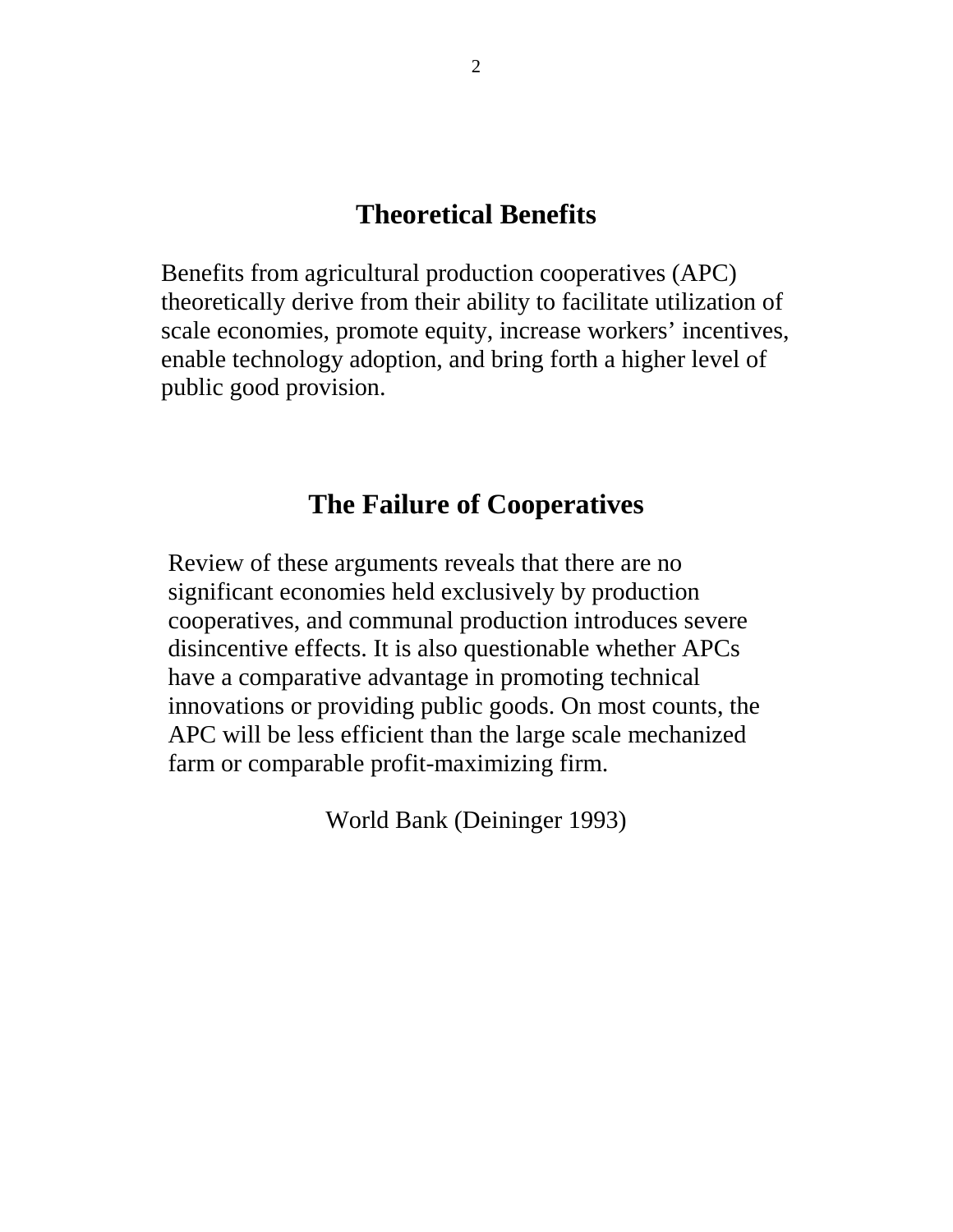### **Other Empirical Evidence**

Examples abound of initial successes and then failure of cooperative farming experiments, disabled from without by poor external environments or lack of political support, or paralyzed from within by internal conflict and lack of individualized incentives:

Cambodia, Frings (1993) Columbia, De Haan and Werter (1985) Dominican Republic, Meyer (1989) Grenada, Benoit (1991) Peru, Hatzius (1994) Sri Lanka, Gonneratne and Samad (1979)

Group farming enterprises tend to experience four generic problems (Stanfield and Childress 1989):

- Beneficiary demands for immediate consumption needs compete with capital requirements of the enterprise
- Problems incorporating family members into the group farming enterprise (working aged children, spouses)
- Free ridership
- External factors (excessive state control, corruption of management agencies, inadequate credit, new taxes imposed on the enterprise, low initial capital endowments, and inadequate land or natural resource base)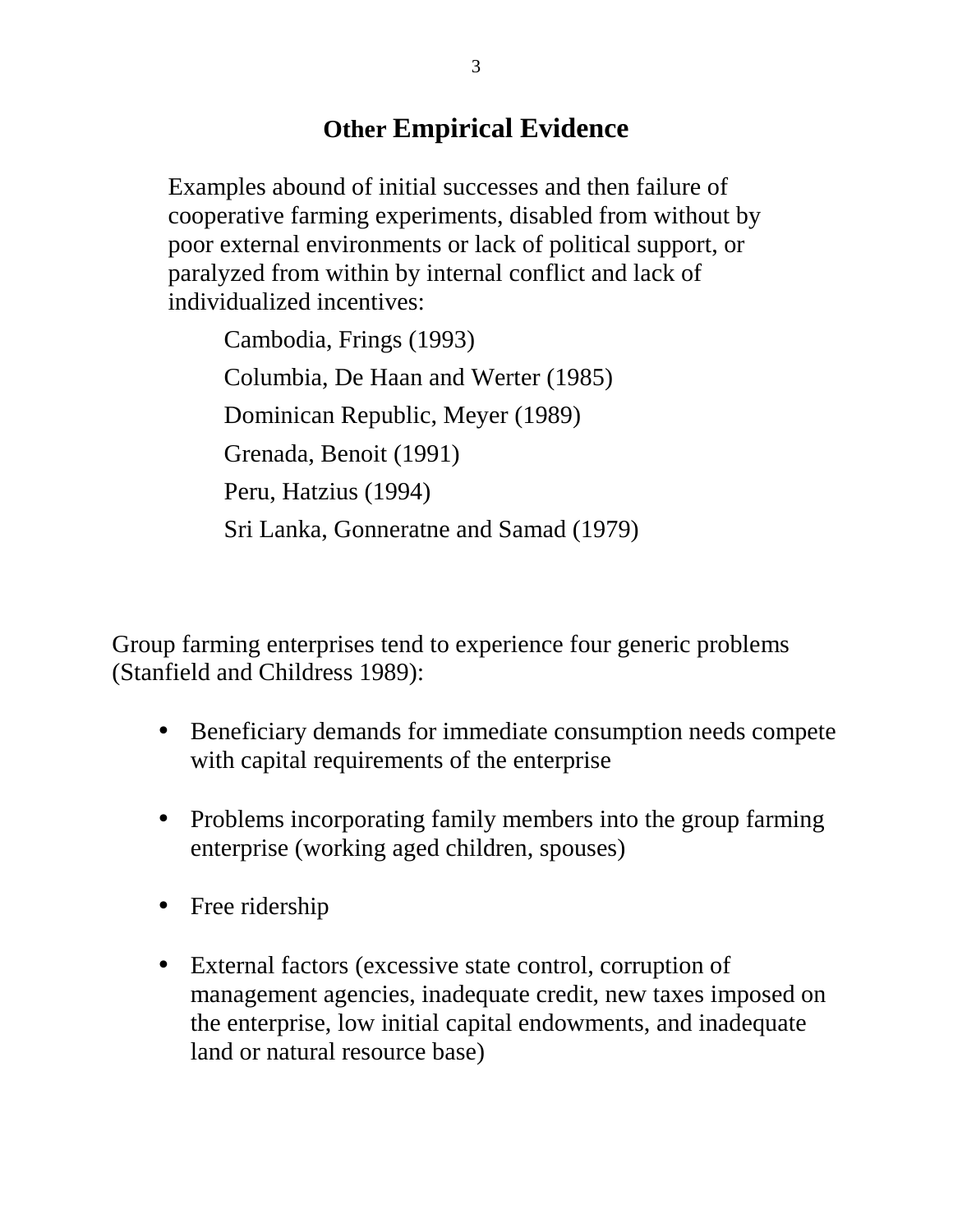### **Ongoing search for New Cooperative Forms**

Despite these problems, group ownership models have retained an important position in the agrarian systems of many economies. Even studies critical of cooperative performance have not been willing to do away with collective action altogether:

- CIS, Eastern Europe, Russia, Ukraine and Moldova (Csaki and Lerman 1997; Vaessen, Cortez and Ruben, 1999)
- Hungary (Toth, Varga and Paarlberg, 1996)
- Dominican Republic (Meyer 1989)
- Phillipines, Cornista (1992)

In their review of cooperatives in Honduras and El Salvador, Stanfield and Childress (1989) observed certain (not all) enterprises prospering. Those that prospered were able to discover innovations that reconciled self-interest with group interests, i.e. those that:

- 1) reinforced family ties through kinship
- 2) maintained group cohesiveness through place of birth or solidarity
- 3) achieved presence of strong monetary returns to collective action (input supply or export market delivery)
- 4) had access to or support of an external (donor) organization to provide credit, extend knowledge, or provide management, and
- 5) had a strong manager, co-manager or management team.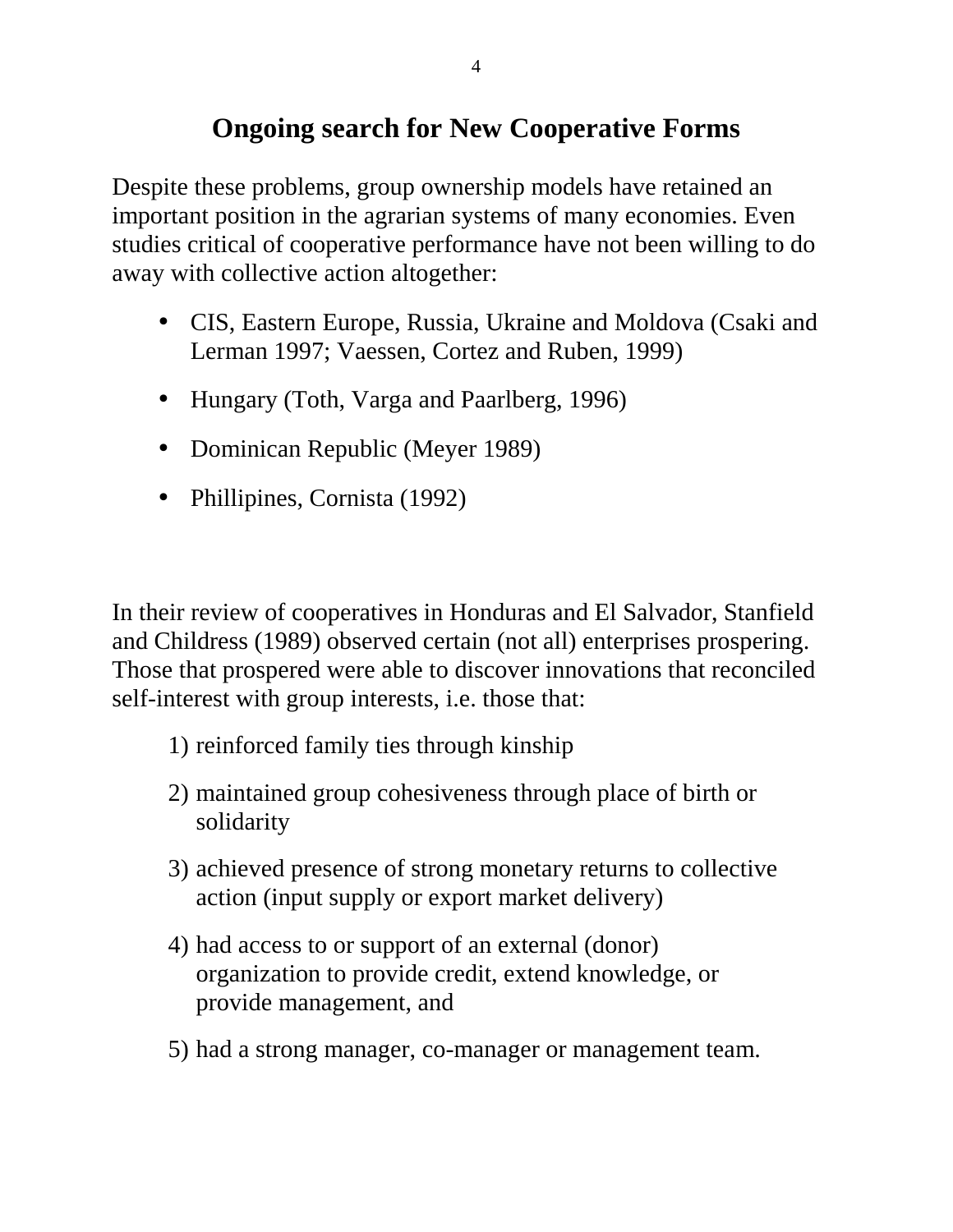### **Problem with Traditional Cooperatives**

The distinguishing features of property rights within traditional cooperatives can be summarized as follows:

- Returns are proportional to patronage and not to investment. Members are often required to make the same investments (i.e. purchase equal equity shares)
- Shares cannot be traded at their market value. They are repurchased at par value when a member exits the cooperative
- Voting rights are egalitarian and not proportional to investment

*These property rights reflect the underlying Rochdale principle that cooperative enterprises should be controlled by their members and not by capital.*

*This is quite distinct from an Individual Owned Firm (IOF) where voting and benefit rights assigned to members (shareholders) are directly proportional to their individual investment, and may be traded at their market value.*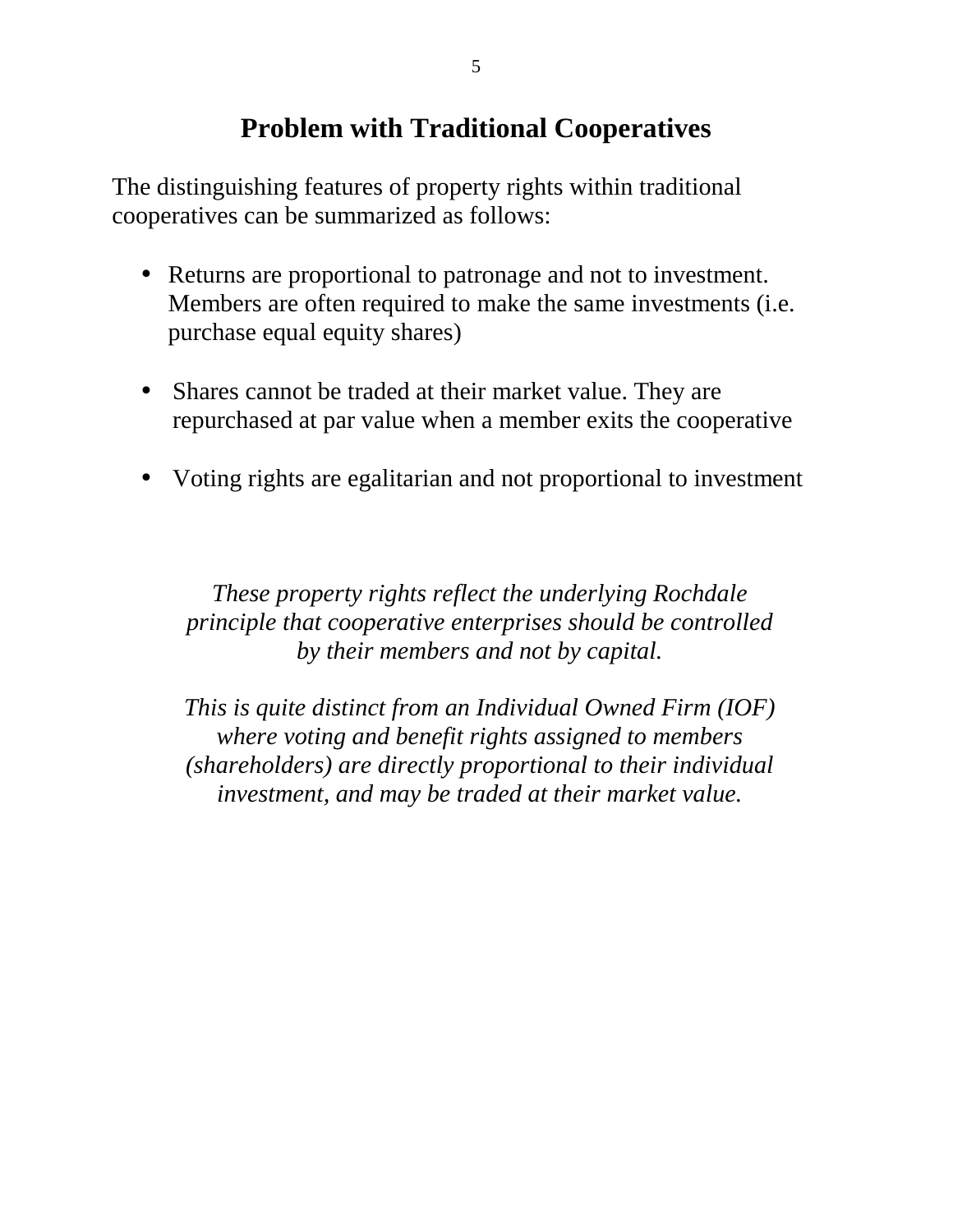### **Inadequate Property Rights? Consequences The Emergence of New Age Cooperatives**

Jensen & Meckling (1976), Porter & Scully (1987), Cook & Iliopoulos (1999 and 2000), Hendrikse & Veerman (2001), and Sykuta & Cook (2001) explain the consequences of inadequate property rights:

- *The free rider problem* discourages member investment because some of the gains from the cooperative accrue to individuals that did not fully invest in developing the gains.
- *The horizon problem:* Residual ownership claims do not extend as far as the economic life of the asset. Members tend to under-invest in long-term/intangible assets because they are prevented from realizing capital gains by retiring shares at their market value.
- *The portfolio problem*: The Coop's investment portfolio does not reflect the interests of any given member. Members cannot trade shares at market prices, hence are unable to diversify/concentrate their asset holdings to fully reflect their personal risk preferences.
- *The control problem* refers to the cost that members face in monitoring managers to ensure that they make prudent investment decisions and do not shirk or cheat.
- *The influence problem*. Above problems have starved traditional Coops of equity capital and raised the cost of capital for investment by increasing the financier's risk exposure. External financiers can do little to reduce this exposure as decisions are controlled by members who have equal or near equal voting rights.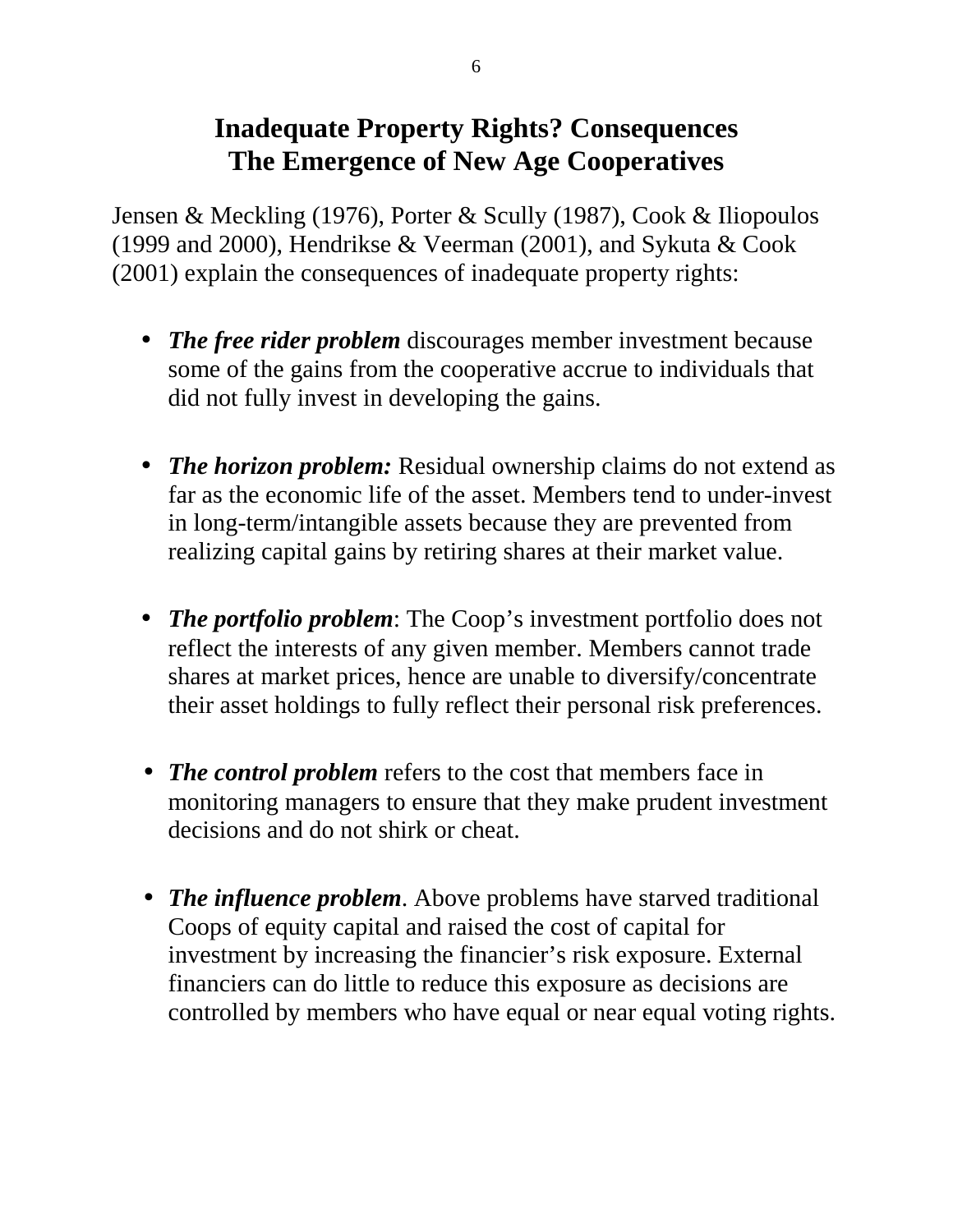### **Methodology**

#### *While recognizing the many advantages of sole proprietorship, this research project focuses on group ownership models because they represent an unavoidable, significant and (sometimes) flawed pathway to land reform.*

| <b>Expected viability of rural enterprises</b> |                                                                                                                                                                                                                  |                                                                  |                                                               |  |  |  |  |  |
|------------------------------------------------|------------------------------------------------------------------------------------------------------------------------------------------------------------------------------------------------------------------|------------------------------------------------------------------|---------------------------------------------------------------|--|--|--|--|--|
|                                                |                                                                                                                                                                                                                  | <b>Macro or Meso Policy Environment</b>                          |                                                               |  |  |  |  |  |
|                                                |                                                                                                                                                                                                                  | KR:<br><b>Constrained</b><br><b>Policy</b><br><b>Environment</b> | SA:<br><b>Enabling</b><br><b>Policy</b><br><b>Environment</b> |  |  |  |  |  |
| Organizational<br>and Institutional            | <b>Sub-optimal arrangements:</b><br>Large beneficiary group<br>Non transferable shareholdings<br>No external capital<br>Weak accountability<br>Poorly defined property rights<br>Non-proportional income sharing | Unsuccessful                                                     | Minimally<br>Successful                                       |  |  |  |  |  |
| <b>Arrangements</b>                            | <b>Optimal arrangements:</b><br>Small beneficiary group<br>Transferable shareholdings<br>External capital<br>Strong accountability<br>Well-defined property rights<br>Proportional income sharing                | Minimally<br>Successful                                          | Successful                                                    |  |  |  |  |  |

### **Objectives**

- Identify institutional/organizational practices that constrain group enterprises created by privatization & land reform using relevant principles from the theory of New Institutional Economics
- Determine the set of best institutional practices that broaden and deepen beneficiaries' access to resources and encourage their productive use
- Apply these best practices to the design or redesign of one or two equity-sharing enterprises that will be facilitated in each country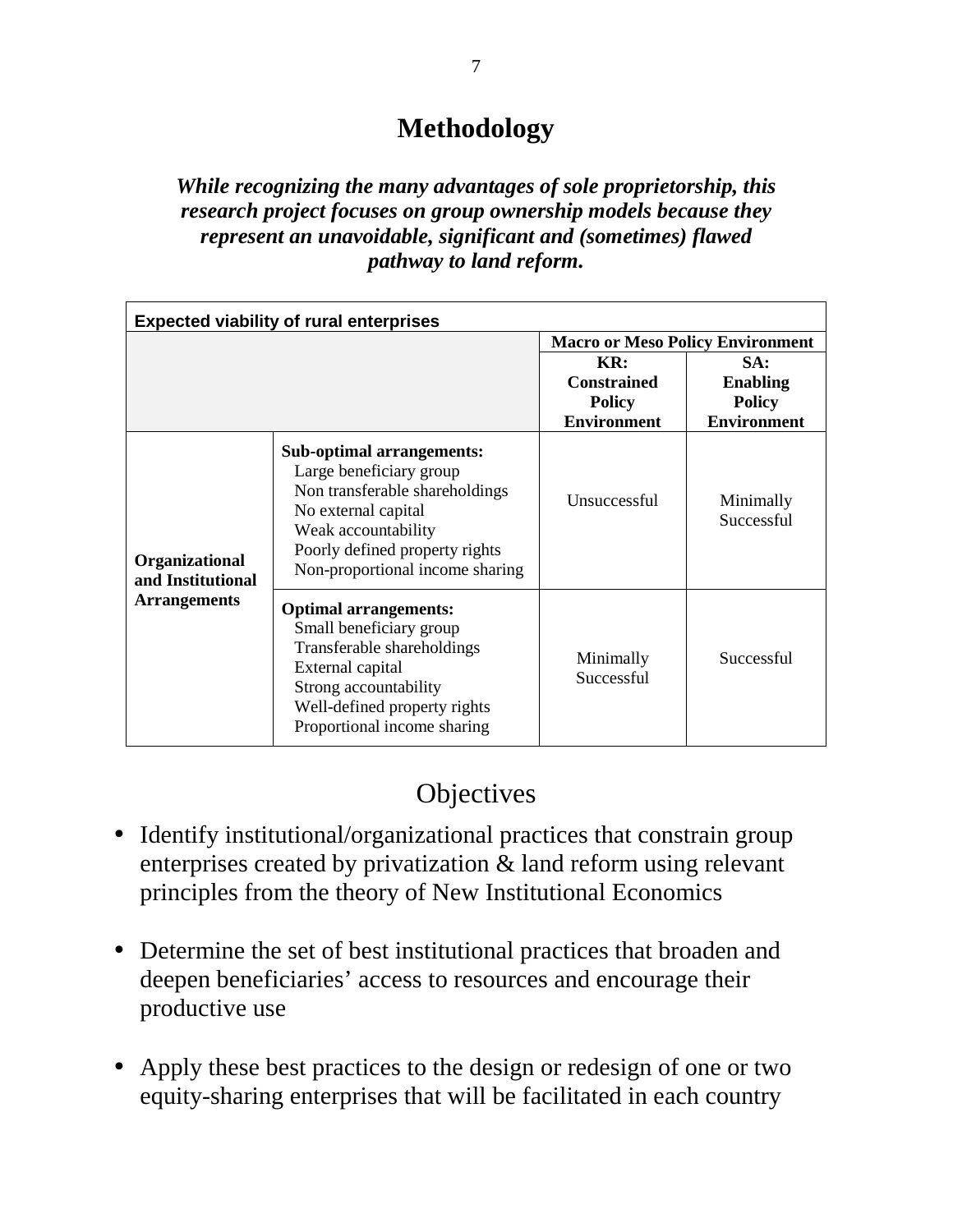# **Comparative characteristics of farmworker equity-share schemes (FWES)**

| Name of FWES,<br>Location,<br><b>Registration Date</b> | <b>Turnover</b><br>2000/1<br>(Rands) | <b>Main</b><br><b>Enterprises</b>        | No. of<br>worker-<br>shareholders | % female<br>worker-<br>shareholders | (a)                       | Workers=equity <sup>1</sup><br>(%)<br>(b) | <b>Workers</b><br>equity $-$<br>2000/1 value<br>(Rands) | $3rd$ party<br>investor/<br>lender? | <b>DLA</b><br>grant<br>funding? |
|--------------------------------------------------------|--------------------------------------|------------------------------------------|-----------------------------------|-------------------------------------|---------------------------|-------------------------------------------|---------------------------------------------------------|-------------------------------------|---------------------------------|
| Project 1, Paarl<br>1997                               | 15,000,000                           | Olives<br>Table grapes                   | 34                                | 59%                                 | 3.5% Trust                |                                           | 551,924                                                 | Yes                                 | Yes                             |
| Project 2, Piketberg<br>2000                           | 1,500,000                            | Stone fruit<br>Pome fruit<br>Proteas     | 66                                | 52%                                 | 6%<br>Company             |                                           | 902,220                                                 | Yes                                 | Yes                             |
| Project 3, Piketberg<br>2000                           | 850,000                              | Stone fruit<br>pome fruit<br>Citrus      | 70                                | 54%                                 |                           | 49% $^{2}$                                | 2,170,000                                               | Yes                                 | Yes                             |
| Project 4, Elgin<br>1998                               | 3,100,000                            | Wine grapes<br>Pome fruit                | 48                                | 56%                                 | 5%<br>Company             |                                           | 656,000                                                 | Yes                                 | Yes                             |
| Project 5, Elgin<br>1996                               | 1,200,000                            | Wine grapes<br>Stone fruit<br>Pome fruit | 12                                | 33%                                 | 17%<br>Trust <sup>5</sup> |                                           | 228,382                                                 | N <sub>o</sub>                      | Yes                             |
| Project 6, Piketberg<br>1997                           | 3,500,000                            | Table grapes<br>Wine grapes<br>Citrus    | 36                                | 39%                                 | 20%<br>Trust              |                                           | 428,217                                                 | Yes                                 | Yes                             |
| Project 7, Lutzville<br>2001                           | 2,500,000                            | Wine grapes<br>Vegetables                | 27                                | 33%                                 | 40%<br>Company            |                                           | 405,000                                                 | Yes                                 | Pending                         |
| Project 8,<br>Stellenbosch, 2001                       | $0^3$                                | Wine grapes                              | 72                                | 53%                                 |                           | $50\%$ <sup>4</sup>                       | 1,440,000                                               | No                                  | Yes                             |

Source: Knight and Lyne, 2002.

*1 (a) - Equity in a single farm-owning and operating entity*

 *(b) - Equity in separate land-owning and operating entity*

*2 Workers have a 49% share in both the land-holding company and the operating partnership*

*3 Project began in 2001, vines planted in same year. No turnover for 2000/1 as vines were not yet producing grapes*

*4 Land is rented from the Stellenbosch Municipality. Shares are held in the operating partnership only*

*5 Trust now to be registered as a company*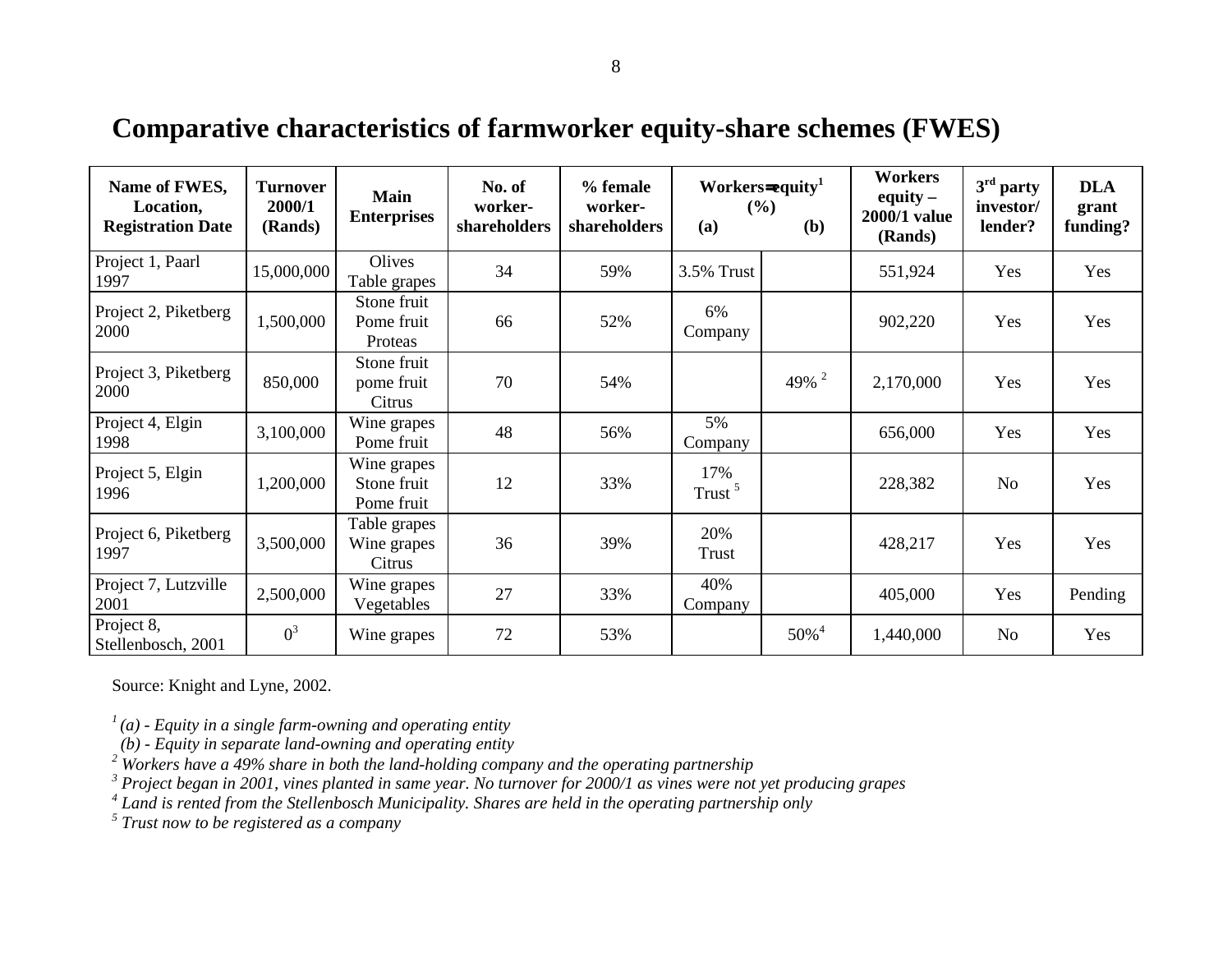### **Conceptual Framework**

#### **{Factors contributing to the performance of a farmworker equity-share scheme}**

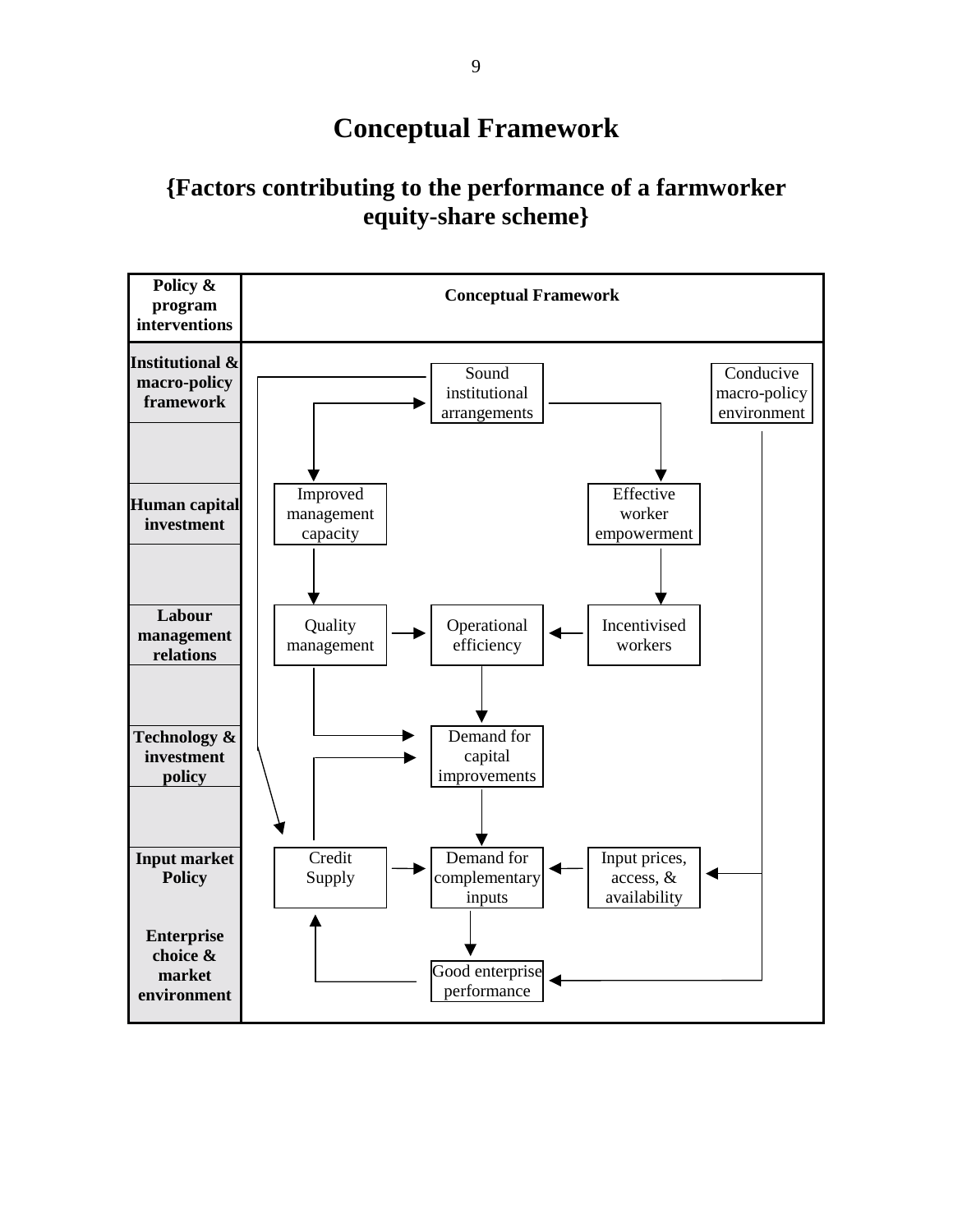| Performance<br>indicators | Skillsg | skillsm | equity | femtrust | Company | decpower | mgtqual | skillsl | partdm | skillsf | partest | labrel | extaudit | husplan | resolve | incentives | propvote | propprof | nolimit | noheirs | moratorium | noout | exit | grpsize | future                                                                                                                                                                                                                           |
|---------------------------|---------|---------|--------|----------|---------|----------|---------|---------|--------|---------|---------|--------|----------|---------|---------|------------|----------|----------|---------|---------|------------|-------|------|---------|----------------------------------------------------------------------------------------------------------------------------------------------------------------------------------------------------------------------------------|
| Cluster                   |         |         |        |          |         |          |         | 2       |        |         |         |        |          |         | 3       |            |          |          |         |         |            |       | 4    |         |                                                                                                                                                                                                                                  |
|                           |         |         |        |          |         |          |         |         |        |         |         |        |          |         |         |            |          |          |         |         |            |       |      |         |                                                                                                                                                                                                                                  |
| Dividend                  |         |         |        |          |         |          | 篇       |         |        |         |         |        |          |         |         |            |          |          |         |         |            |       |      |         |                                                                                                                                                                                                                                  |
| Enterprise                |         |         |        |          |         |          |         |         |        |         |         |        |          |         |         |            |          |          |         |         |            |       |      |         |                                                                                                                                                                                                                                  |
| Empower                   |         |         |        |          |         |          |         |         |        |         |         |        |          |         |         |            |          |          |         |         |            |       |      |         |                                                                                                                                                                                                                                  |
| Profits                   |         |         |        |          |         |          |         |         |        |         |         |        |          |         |         |            |          |          |         |         |            |       |      |         |                                                                                                                                                                                                                                  |
| Housing                   |         |         |        |          |         |          |         |         |        |         |         |        |          |         |         |            |          |          |         |         |            |       |      |         |                                                                                                                                                                                                                                  |
| Capgains                  |         |         |        |          |         |          |         |         |        |         |         |        |          |         |         |            |          |          |         |         |            |       |      |         |                                                                                                                                                                                                                                  |
| Conditions                |         |         |        |          |         |          |         |         |        |         |         |        |          |         |         |            |          |          |         |         |            |       |      |         |                                                                                                                                                                                                                                  |
| Wages                     |         |         |        |          |         |          |         |         |        |         |         |        |          |         |         |            |          |          |         |         |            |       |      |         |                                                                                                                                                                                                                                  |
| Collateral                |         |         |        |          |         |          |         |         |        |         |         |        |          |         |         |            |          |          |         |         |            |       |      |         |                                                                                                                                                                                                                                  |
| Pvtfin                    |         |         |        |          |         |          |         |         |        |         |         |        |          |         |         |            |          |          |         |         |            |       |      |         | a dheeraa iyo dhacaa iyo dhacaa iyo dhacaa iyo dhacaa iyo dhacaa iyo dhacaa iyo dhacaa iyo dhacaa iyo dhacaa i<br>Marka iyo dhacaa iyo dhacaa iyo dhacaa iyo dhacaa iyo dhacaa iyo dhacaa iyo dhacaa iyo dhacaa iyo dhacaa iyo d |
|                           |         |         |        |          |         |          |         |         |        |         |         |        |          |         |         |            |          |          |         |         |            |       |      |         |                                                                                                                                                                                                                                  |

#### **Table 2: Inter-relationships between empowerment, management, institutional and performance indicators**

Key

Variables measuring worker empowerment Variables measuring institutional arrangements Variables measuring management quality

|  | Table 3: Ranking of case studies according to performance and empowerment indicators |  |  |  |  |
|--|--------------------------------------------------------------------------------------|--|--|--|--|
|--|--------------------------------------------------------------------------------------|--|--|--|--|

|              | <b>Enterprise Performance</b> |            |             |             |         |            |            |        |          | Social<br>Objectives |         |                       |              |
|--------------|-------------------------------|------------|-------------|-------------|---------|------------|------------|--------|----------|----------------------|---------|-----------------------|--------------|
| Indicators   | Dividend                      | Enterprise | empower     | profits     | Housing | Conditions | collateral | pvtfin | skillsg  | skillsl              | skillsf | Attributes<br>present | Ranking      |
| Enterprise 1 | 1                             | 1          | 1           | 1           | 1       | 1          | 1          | 1      | $\Omega$ | 1                    | 1       | 10                    | 1            |
| Enterprise 2 | 0                             | 0          | 1           | $\Omega$    | 1       | 1          | $\Omega$   | 1      | 1        | 1                    | 1       | $\overline{7}$        | $\mathbf{2}$ |
| Enterprise 3 | 0                             | 0          | 1           | 1           | 1       | 1          | 0          | 0      | 0        | 1                    | 1       | 6                     | 3            |
| Enterprise 4 | 0                             | 0          | 1           | $\Omega$    | 1       | 1          | $\Omega$   | 1      | 1        | 1                    | 0       | 6                     | 3            |
| Enterprise 5 | 0                             | 0          | 1           | 1           | 1       | 1          | $\Omega$   | 0      | $\Omega$ | 0                    | 1       | 5                     | 5            |
| Enterprise 6 | 0                             | 0          | 0           | 0           | 1       | 1          | 1          | 1      | $\Omega$ | 0                    | 1       | 5                     | 5            |
| Enterprise 7 | 0                             | 0          | $\mathbf 0$ | 1           | 1       | 0          | 1          | 1      | $\Omega$ | 1                    | 0       | 5                     | 5            |
| Enterprise 8 | 0                             | 0          | 1           | 0           | 1       | 1          | $\Omega$   | 0      | 1        | 0                    | 1       | 5                     | 5            |
| Enterprise 9 | 0                             | 0          | 0           | $\mathbf 0$ | 1       | 0          | 0          | 0      | $\Omega$ | 0                    | 0       | 1                     | 9            |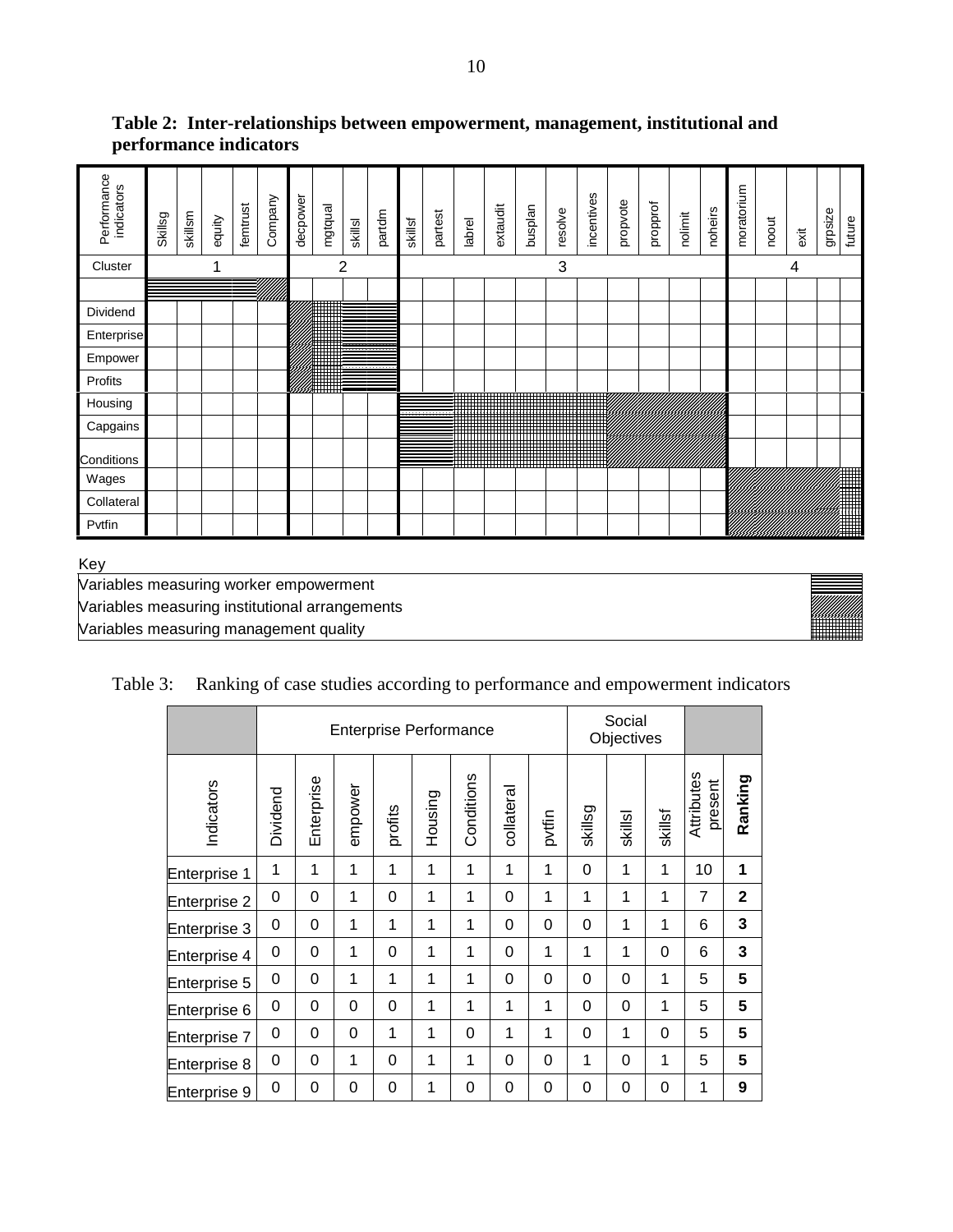## Best Institutional Practices

(Benefit Rights and Transferability of Shares)

An equity-share scheme should be operated as, or like, a company with voting & benefit rights proportional to the investment of each member, but with restrictions on certain share transactions:

- 1. Limits on the transfer of shares by employees to non-employees through sale or bequest. The workers' trust usually buys shares from workers who leave a enterprise, disbursing the proceeds to the worker or, in the event of death, his or her estate
- 2. A temporary moratorium on the sale of shares (especially by the previous owner) coupled with a long-term plan to effect a gradual reduction in the proportion of equity held by the previous owner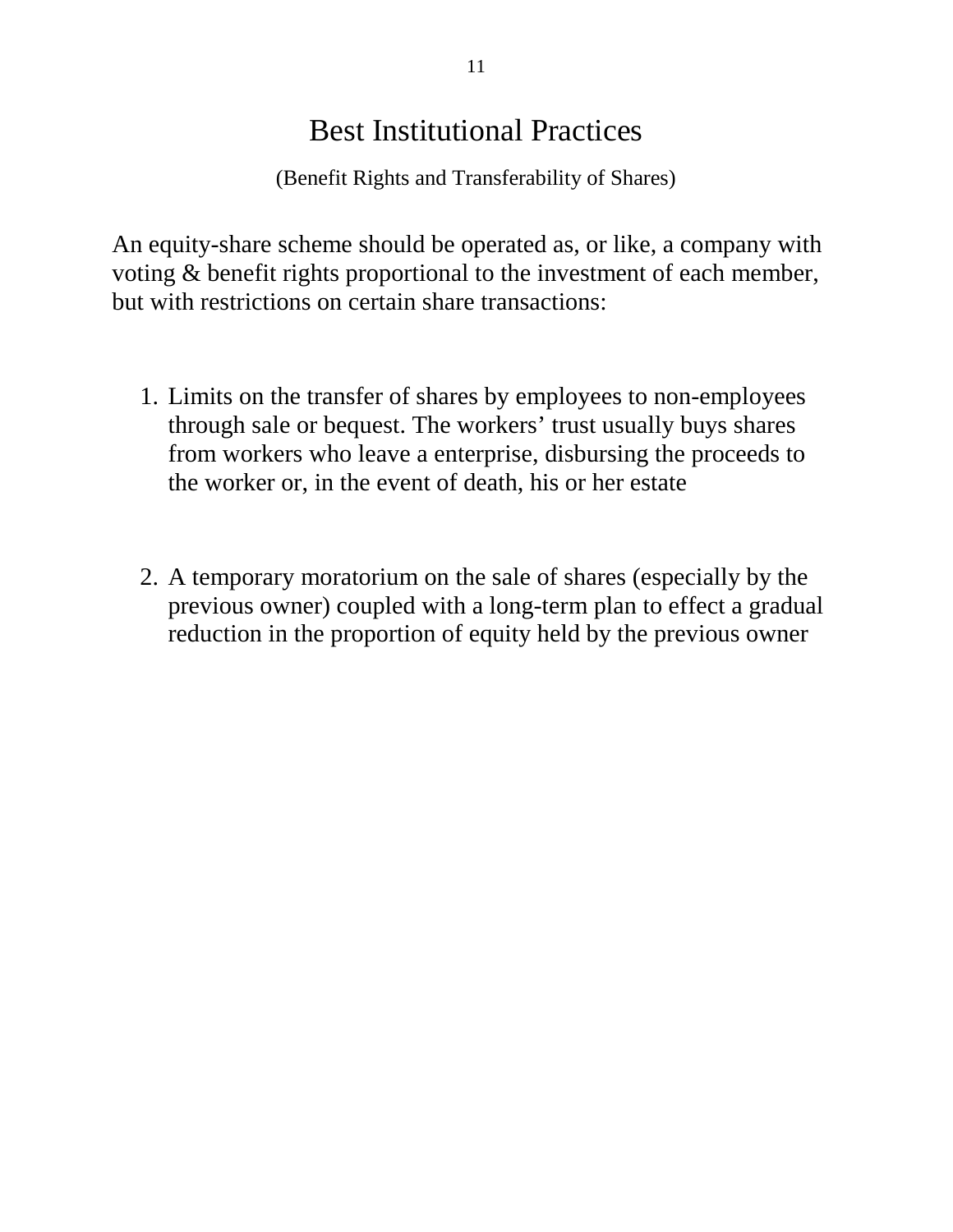# Best Institutional Practices

(Organisational Features)

The above institutional arrangements "must" be accompanied by other best practices such as:

- 3. Participation of workers in the design of the equity-share scheme and its operating rules
- 4. Provision for female representation in the workers' legal entity
- 5. Transfer of basic literacy, life and technical skills followed by continuous mentoring in financial, administrative and managerial skills to enable workers to perform their duties as office bearers and to ultimately establish/operate their own enterprises
- 6. Encourage financial transparency and accountability and adhere to broadly accepted procedures for reporting, conducting meetings and holding elections, including:
	- $\Rightarrow$  A long-term business plan (especially one accepted by a commercial financier)
	- $\Rightarrow$  Formal procedures for resolving labour disputes and protecting minority interests
	- $\Rightarrow$  Incentive schemes for good performance
	- $\Rightarrow$  An ethic of good management and labour relations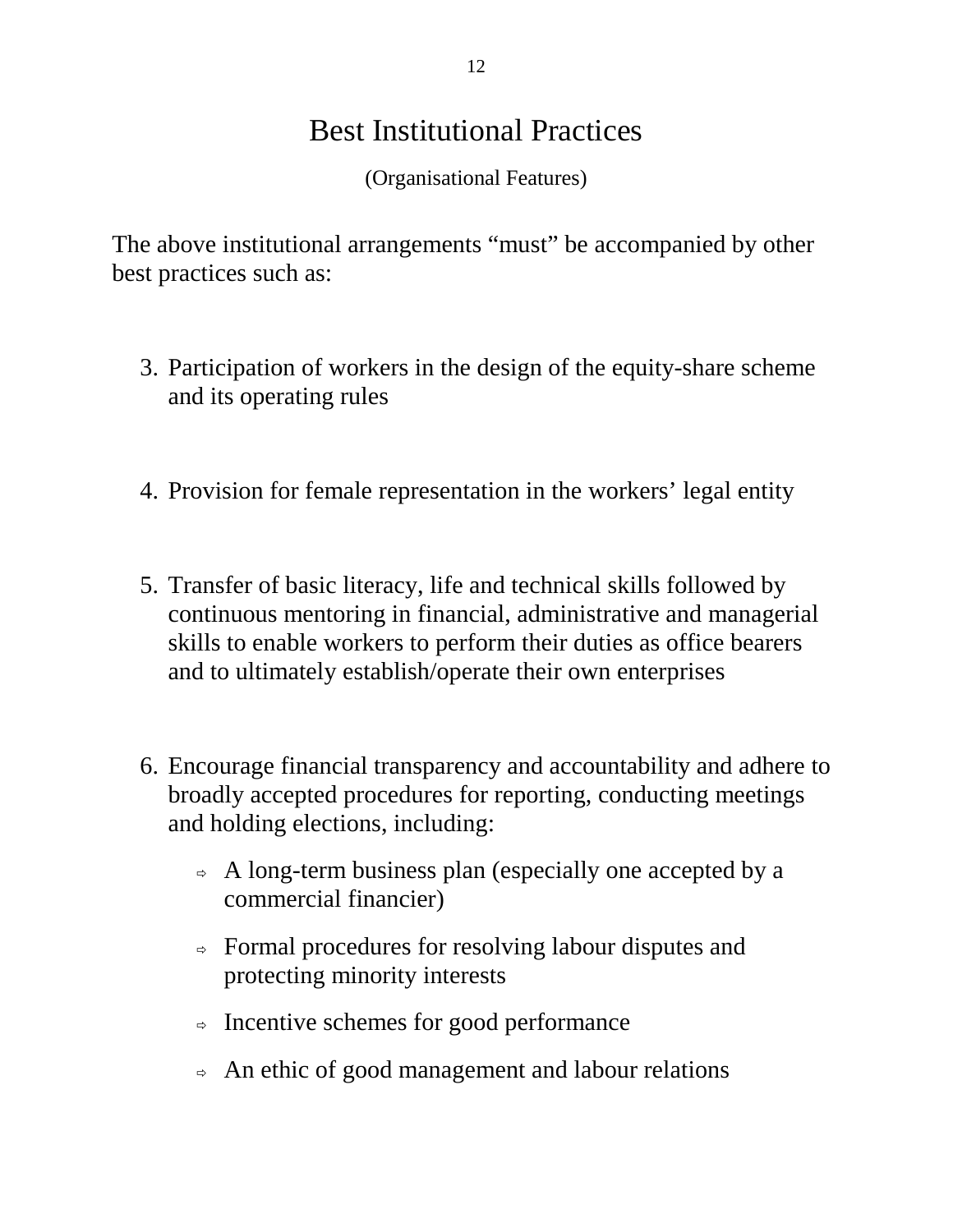# **ANNEX: Variables**

#### **Performance Indicator Variables Observed in the Case Studies**

| Variable *        | <b>Definition of variables</b>                                                                                                                                                        | <b>Empirical</b><br>construct |  |  |  |  |  |  |
|-------------------|---------------------------------------------------------------------------------------------------------------------------------------------------------------------------------------|-------------------------------|--|--|--|--|--|--|
| <b>Dividend</b>   | Has the enterprise been in a position to declare dividends?                                                                                                                           |                               |  |  |  |  |  |  |
| Capgains          | Have there been capital gains in the value of shares or assets since the<br>enterprise was initiated?                                                                                 |                               |  |  |  |  |  |  |
| <b>Wages</b>      | Is the lowest wage earned by a skilled worker-shareholder above the average<br>for the case studies?                                                                                  |                               |  |  |  |  |  |  |
| <b>Pvtfin</b>     | Has a private sector lender or investor provided finance for the enterprise?                                                                                                          |                               |  |  |  |  |  |  |
| <b>Collateral</b> | Has a commercial bank accepted the enterprise's assets as collateral?                                                                                                                 |                               |  |  |  |  |  |  |
| <b>Profits</b>    | Have worker-shareholders received dividend income or realised capital gains                                                                                                           |                               |  |  |  |  |  |  |
|                   | in share or asset values?                                                                                                                                                             | Performance                   |  |  |  |  |  |  |
| <b>Conditions</b> | Have worker shareholders gained the benefits of being able to influence<br>wages or working conditions and/or do they feel that their tenure or<br>employment security has increased? | indicators                    |  |  |  |  |  |  |
| <b>Housing</b>    | Have worker shareholders benefited by receiving improved housing or more<br>secure residential rights?                                                                                |                               |  |  |  |  |  |  |
| <b>Enterprise</b> | Have the worker shareholders established their own business enterprise/s on<br>the farm?                                                                                              |                               |  |  |  |  |  |  |
| <b>Empower</b>    | Do the worker shareholders feel that the enterprise has empowered them, and<br>were they positive about the enterprise and its impact on their lives?                                 |                               |  |  |  |  |  |  |